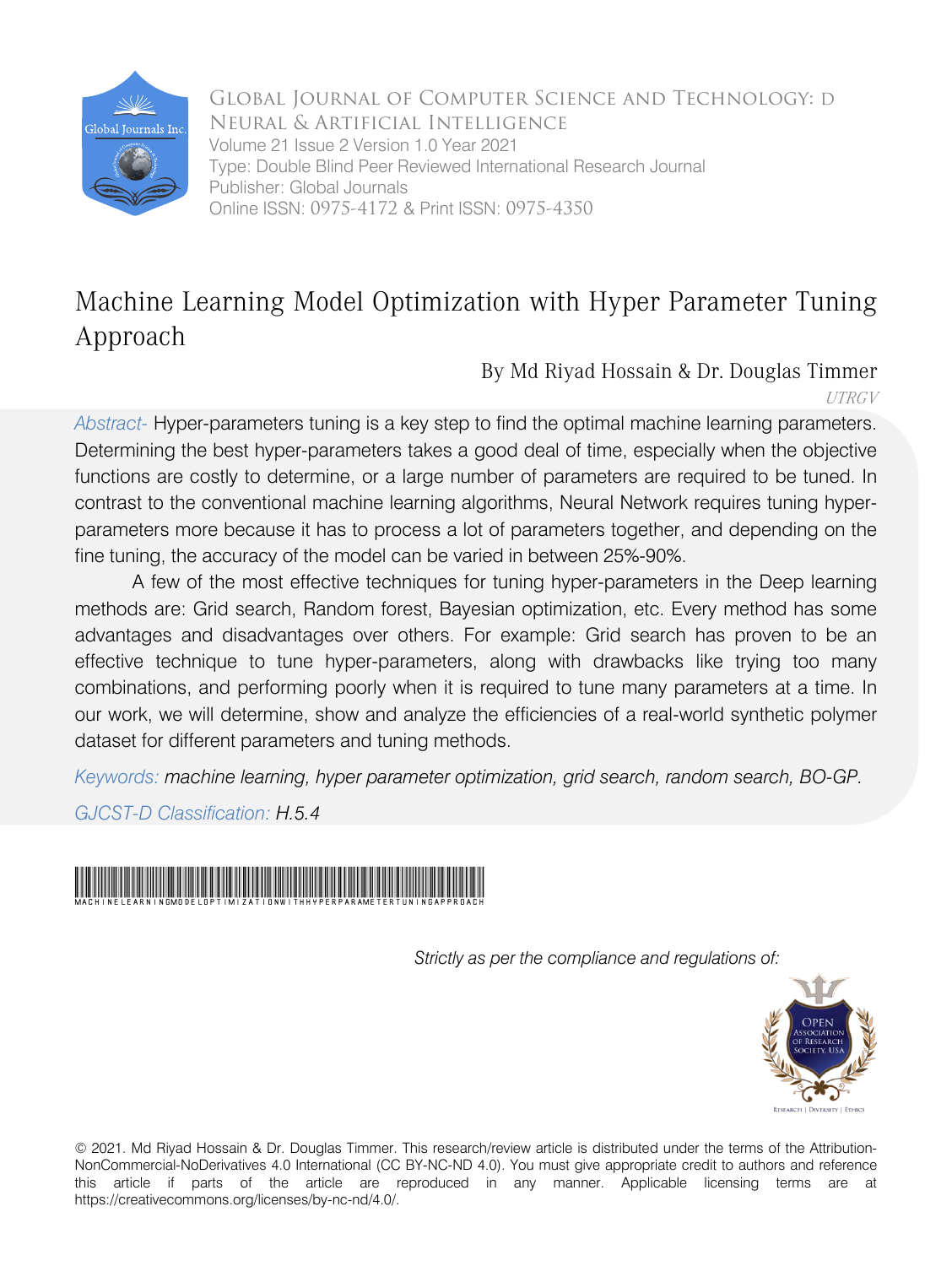# Machine Learning Model Optimization with Hyper Parameter Tuning Approach

Md Riyad Hossain<sup>α</sup> & Dr. Douglas Timmer<sup>σ</sup>

Abstract- Hyper-parameters tuning is a key step to find the optimal machine learning parameters. Determining the best hyper-parameters takes a good deal of time, especially when the objective functions are costly to determine, or a large number of parameters are required to be tuned. In contrast to the conventional machine learning algorithms, Neural Network requires tuning hyper-parameters more because it has to process a lot of parameters together, and depending on the fine tuning, the accuracy of the model can be varied in between 25%-90%.

A few of the most effective techniques for tuning hyper-parameters in the Deep learning methods are: Grid search, Random forest, Bayesian optimization, etc. Every method has some advantages and disadvantages over others. For example: Grid search has proven to be an effective technique to tune hyper-parameters, along with drawbacks like trying too many combinations, and performing poorly when it is required to tune many parameters at a time. In our work, we will determine, show and analyze the efficiencies of a realworld synthetic polymer dataset for different parameters and tuning methods.

*Keywords: machine learning, hyper parameter optimization, grid search, random search, BO-GP.* 

#### I. Introduction

n the era of Machine learning, performance (based on accuracy and computing time) is very important. The growing number of tuning parameters associated with In the era of Machine learning, performance (based on accuracy and computing time) is very important. The growing number of tuning parameters associated with the Machine learning models is tedious and timeconsuming to set by standard optimization techniques. Researchers working with ML models often spend long

hours to find the perfect combination of hyperparameters [1]. If we think w, x, y, z as the parameters of the model, and if all of these parameters are integers ranging from 0.0001 to say 5.00, then hyperparameter tuning is the finding the best combinations to make the objective function optimal.

One of the major difficulties in working with the Machine learning problem is tuning hyperparameters. These are the design parameters that could directly affect the training outcome. The conversion from a nontuned Machine learning model to a tuned ML model is like learning to predict everything accurately from predicting nothing correctly [2]. There are two types of parameters in ML models: Hyperparameters, and Model parameters. Hyperparameters are arbitrarily set by the user even before starting to train the model, whereas, the model parameters are learned during the training.

The quality of a predictive model mostly depends on the configuration of its hyperparameters, but it is often difficult to know how these hyperparameters interact with each other to affect the final results of the model [14]. To determine accuracy and make a comparison between two models it is always better to make comparisons between two models with both of the models' parameters tuned. It would be unfair to compare a Decision Tree model with the best parameter against an ANN model whose hyperparameters haven't been optimized yet.



*Figure 1: (a) Manual tuning (b) Random tuning (c) Grid tuning approach [From left to Right]* 

### II. Literature Review

The hyperparameter tuning, due to its importance, has changed to a new interesting topic in the ML community. The hyperparameter tuning algorithms are either model-free or model-based.

*Author α: Graduate Research Assistant, Department of Manufacturing Engineering, UTRGV, USA. e-mail: riyad35@gmail.com Author σ: Professor, Department of Manufacturing Engineering, UTRGV, USA.*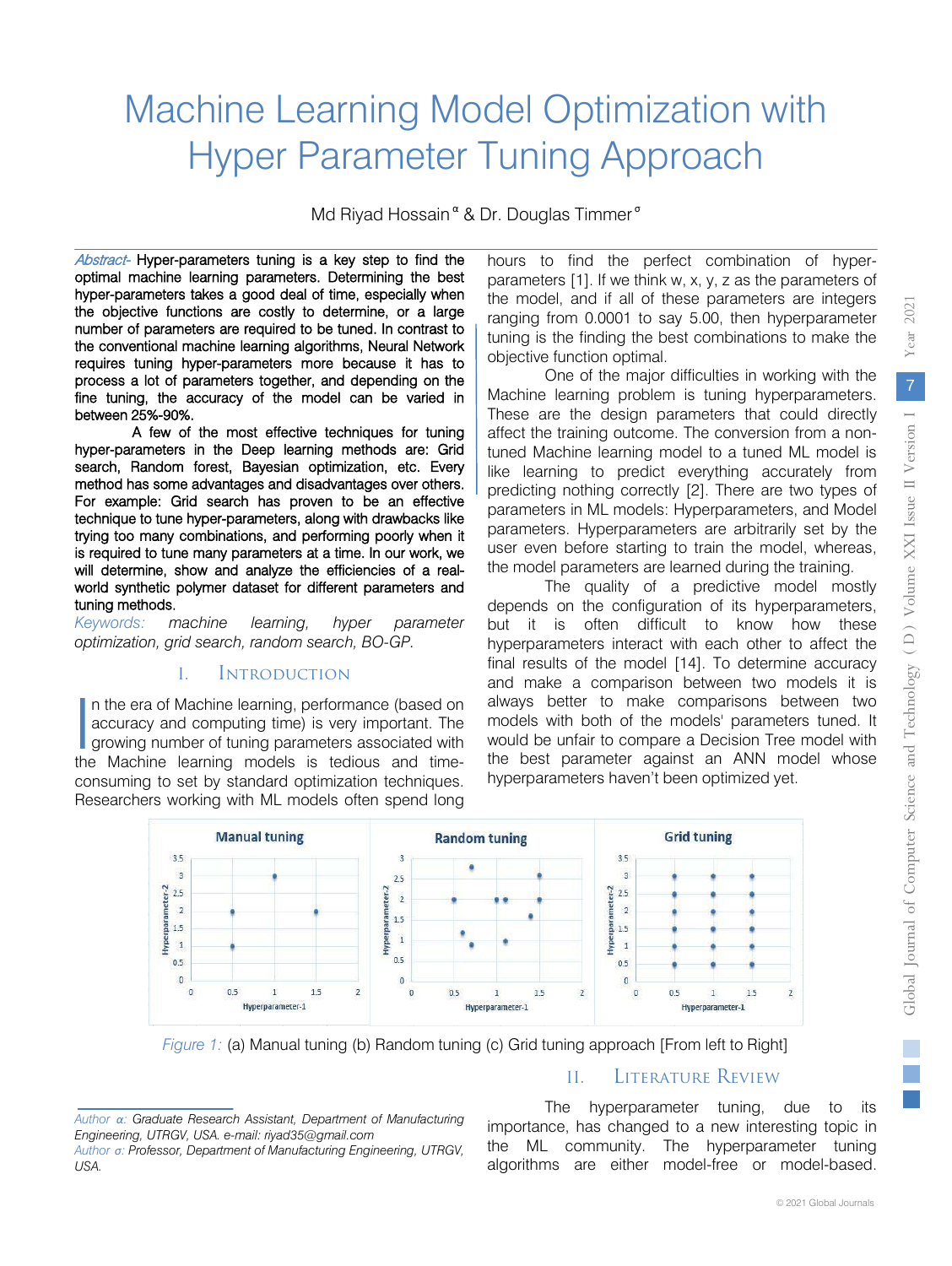Model-free algorithms are free of using knowledge about the solution space extracted during the optimization; a few of this category includes manual search [4], random search [2, 6-7], and grid search [5]. In the Manual search categories, we assume the values of the parameters based on our previous experience. In this technique, the user allows some sets of hyperparameters based on judgments or previous experience, trains the algorithm by them, observes the performance, keeps repeating to train the model until achieving a satisfactory accuracy and then selects the best set of hyperparameters that gives the maximum accuracy. However, this technique is heavily dependent on the judgment and previous expertise and its reliability is dependent on the correctness of the previous knowledge [3]. Some of the few of the main parameters used by Random forest classifiers are: criterion, max depth, n\_estimators, min\_samples\_split etc.

In the Random search, we train and test our model based on some random combinations of the hyperparameters. This method is better used to identify new combinations of the parameters or to discover new hyperparameters. Although it may take more time to process, it often leads to better performance. Bergstra et al. (2012) in their work mentioned that, over the same domain, random search is able to find models that are as good as or even better in a reduced computation time. After granting the same computational budget for the random search, it was evident that random search can find better models by effectively searching for larger and less promising configuration spaces [16]. Random Search, which is developed based on grid research, sets up a grid of hyper-parameter values and selects random combinations to train the algorithm; Bergstra et al. (2011) [2].

In the grid search, the user sets a grid of hyperparameters and trains the model based on each possible combination. Amirabadi et al. (2020) proposes two novel suboptimal grid search techniques on the four separate dataset to show the efficiency of their hyperparameter tuning model and later compare it with some of the other recently published work. The main drawback of the grid search method is its high complexity. It is commonly used when there are a few numbers of hyperparameters to be tuned. In other words, grid search works well when the best combinations are already determined. Some of the similar works of grid search applications have been reported by Zhang et al. (2014) [17], Ghawi et al. (2019) [18], and Beyramysoltan et al. (2013) [19].

Zhang et al. (2019) [20] in their work reported a few of the drawbacks of the existing hyperparameter tuning methods. In their work, they mentioned grid search as an ad-hoc process, as it traverses all the possible combinations, and the entire procedure requires a lot of time. Andradóttir (2014) [13] shows that Random Search (RS) eradicates some of the limitations

of the grid search technique to an extent. RS can reduce the overall time consumption, but the main disadvantage is that it cannot converge to the global optimal value.

The combination of randomly selected hyperparameters can never guarantee a steady and widely acceptable result. That's why, apart from the manually tuning methods, automated tuning methods are becoming more and more popular in recent times; snoek et al. (2015) [10]. Bayesian Optimization is one of the most widely used automated hyperparameter tuning methods to find the global optimum in fewer steps. However, Bayesian optimization's results are sensitive to the parameters of the surrogate model and the accuracy is greatly depending on the quality of the learning model; Amirabadi et al. (2020) [3].

To minimize the error function of hyperparameter values, Bayesian optimization adopts probabilistic surrogate models like Gaussian processes. Through precise exploration and development, an alternative model of hyperparameter space is established; Eggensperger et al. (2013) [8]. However, probabilistic surrogates need accurate estimations of sufficient statistics of error function distribution. So, a sizable number of hyperparameters is required to evaluate the estimations and this method doesn't work well when there is to process myriad hyperparameters altogether.

#### III. Methodology

#### *a) Dataset description*

*Denier:* Denier is a weight measurement usually refers to the thickness of the threads. It is the weight (grams) of a single optical fiber for 9 kilometers. If we have a 9 km fiber weighs 1 gram, this fiber has a denier of 1, or 1D. A fiber with less than 1 gram weight calls Microfibers [22]. Microfibers become a new development trend in the synthetic polymer industry. The higher the denier is, the more thick and strong the fiber is. Conversely, less denier means that the fiber/fabric will be softer and more transparent. Fine denier fibers are becoming a new standard and are very useful for the development of new textiles with excellent performance [21].

*Breaking Elongation (%):* Elongation at break is one of the few main quality parameters of any synthetic fiber [24]. It is the percentage of elongation at break. Fiber elongation partly reflects the extent of stretching a filament under a certain loading condition. Fibers with high elongation at break are determined to be easily stretched under a predetermined load. Fibers showing these characteristics are known to be flexible. The elongation behavior of any single fiber can be complex because of its multiplicity of structural factors affecting it. Moreover, a cotton fiber comes up with a natural crimp, which is important for fibers to stick together while undergoing other production processes [23]. If L is the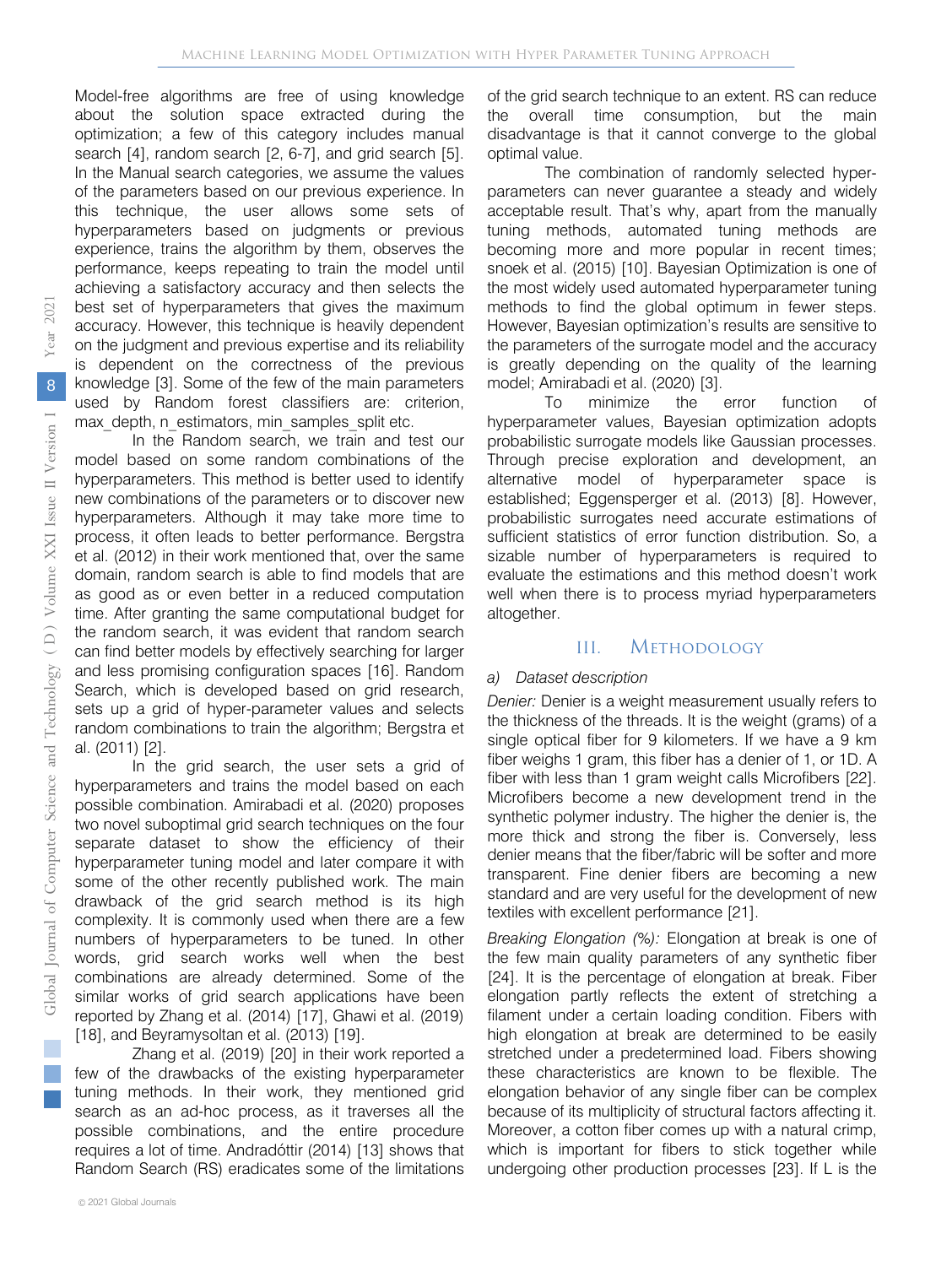length of the fiber, then the equation for the percentages of the breaking elongation would be:

$$
E_{Breaking\ elongation} = \frac{\Delta L_{Break}}{L_0} * 100\%
$$

Breaking elongation for the cotton fiber might be varied from 5% to 10%, which is significantly lower than that of wool fibers (25%-45%), and much lower than polyester fibers (typically over 50%).

*Breaking force (cN) and Tenacity (cN/tex):* Breaking tenacity is the maximum load that a single fiber can withstand before breaking. For the Polypropylene and PET staple fibers, 10 mm lengths sample filaments is drawn until failure. Breaking tenacity is measured in grams/denier. Very small forces are encountered when evaluating fiber properties, so an instrument with gramlevel accuracy is required [25]. The tenacity of virgin PP fibers is about 5–8 g/den, and the elongation at break is about 100%. At the same time, the tenacity of recycled PET is about 3.5-5.7 g/den; the elongation at break usually exceeds 100%.

*Draw Ratio:* The drawing ration is the ratio of the diameter of the initial blank form to the diameter of the drawn part. The limiting drawing ratio (Capstan speed/Nip reel speed) for the extruder section is between 1.6 and 2.2 [26], whereas, for the stretching section it is in between 3 and 4.

#### *b) Hyper-parameter Optimization (HPO)*

The purpose of hyperparameter optimization is to find the global optimal value  $x^*$  of the objective function  $f(x)$  can be evaluated for any arbitrary  $x \in X$ ,  $x^* = \arg min_{x \in X} f(x)$ , and X is a hyperparameter space that can contain categorical, discrete, and continuous variables [27].In order to construct the design of different machine learning models, the application of effective hyperparameter optimization techniques can simplify the process of identifying the best hyperparameters for the models. HPO contains four major components: First, an estimator that could be a regressor or any classifier with one or more objective functions, second: a search space, Third: an optimization method to find the best combinations, and Fourth: a function to make a comparison between the effectiveness of various hyperparameter configurations [28]. Some of the common hyperparameter techniques is discussed below:

*Grid Search:* Grid search is a process that exhaustively searches a manually specified subset of the hyperparameter space of the target algorithm [30]. A traditional approach to finding the optimum is to do a grid search, for example, to run experiments or processes on a number of conditions, for example, if there are three factors, a 15  $\times$  15  $\times$  15 would mean performing 3375 experiments under different conditions. [32]. Grid search is more practical when [31]: (1) the

total number of parameters in the model is small, say M <10. The grid is M-dimensional, so the number of test solutions is proportional to L<sup>M</sup>, where L is the number of test solutions along each dimension of the grid. (2) The solution is known to be within a specific range of values, which can be used to define the limits of the grid. (3) The direct problem  $d = g(m)$  can be computed quickly enough that the time required to compute  $L^M$  from them is not prohibitive. (4) The error function E (m) is uniform on the scale of the grid spacing, Δm, so that the minimum is not lost because the grid spacing is too coarse.

There are many problems with the grid search method. The first is that the number of experiments can be prohibitive if there are several factors. The second is that there can be significant experimental error, which means that if the experiments are repeated under identical conditions, different responses can be obtained; therefore, choosing the best point on the grid can be misleading, especially if the optimum is fairly flat. The third is that the initial grid may be too small for the number of experiments to be feasible, and it could lose characteristics close to the optimum or find a false (local) optimum [32].

*Random Search:* Random search [33] is a basic improvement on grid search. It indicates a randomized search over hyper-parameters from certain distributions over possible parameter values. The searching process continues till the predetermined budget is exhausted, or until the desired accuracy is reached. This methods are the simplest stochastic optimization and are very useful for certain problems, such as small search space and fast-running simulation. RS finds a value for each hyperparameter, prior to the probability distribution function. Both the GS and RS estimate the cost measure based on the produced hyperparameter sets. Although RS is simple, it has proven to be more effective than Grid search in many of the cases [33].

Random search has been shown to provide better results due to several benefits: first, the budget can be set independently according to the distribution of the search space, therefore, random search can work better especially when multiple hyper-parameters are not uniformly distributed [34]. Second: Because each evaluation is independent, it is easy to parallelize and allocate resources. Unlike GS, RS samples a number of parameter combinations from a defined distribution, which maximizes system efficiency by reducing the likelihood of wasting a lot of time in a small, underperforming area. In addition, this method can detect global optimum values or close to global if given a sufficient budget. Third, although getting optimal results using random search is not promising, more time consumption will lead to a greater likelihood of finding the best hyperparameter set, whereas longer search times cannot guarantee better results in Grid searches.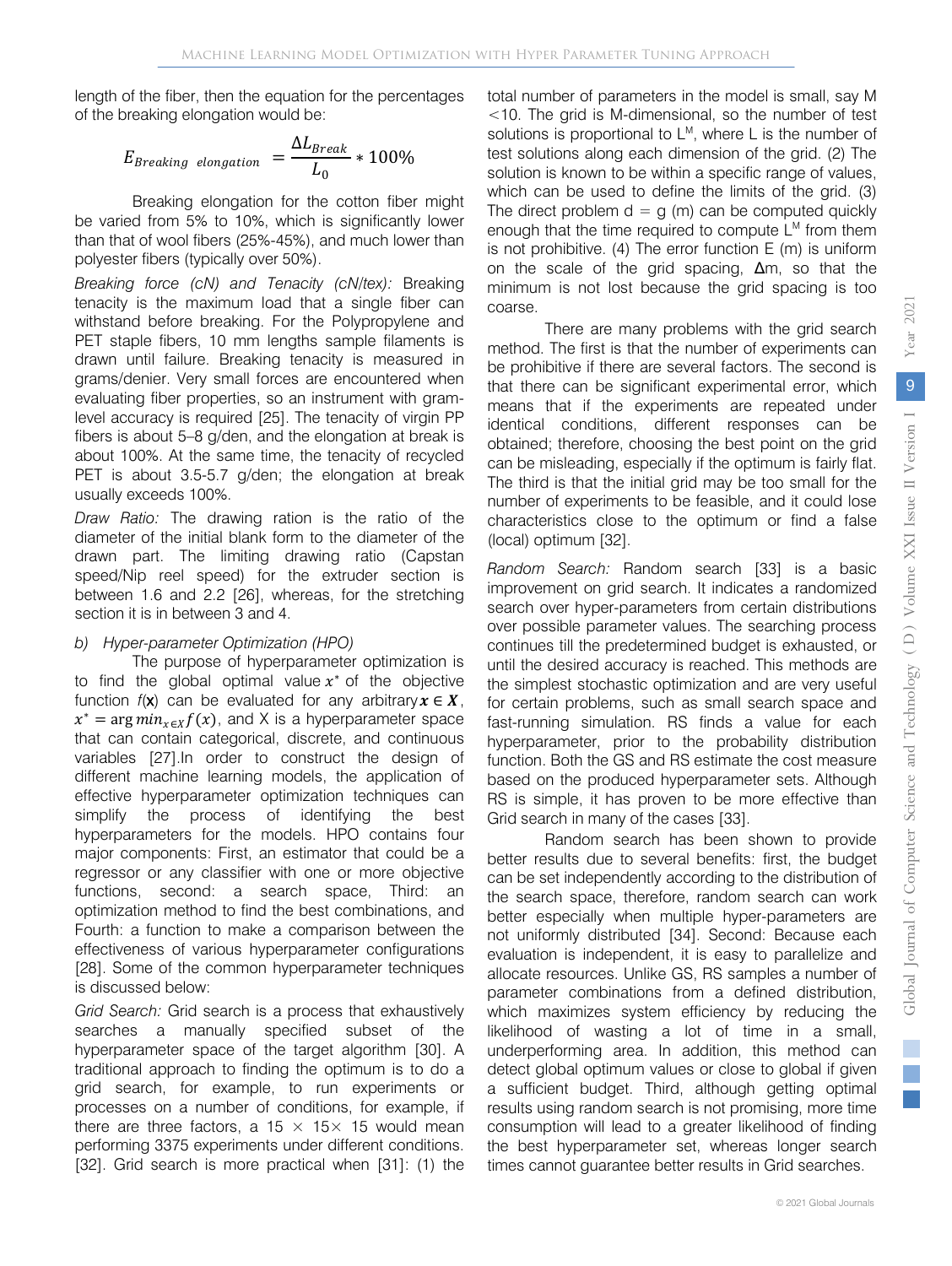results. The main drawback [28] of RS and GS is that The use of random search is recommended in the early stages of HPO to narrow the search space quickly, before using guided algorithms to get better each evaluation in its iteration does not depend on previous evaluations; thus, they waste time evaluating underperforming areas of the search space.

*Bayesian Optimization:* Bayesian optimization (BO) is a commonly used reprocessing algorithm for HPO problems. Unlike GS and RS, BO determines future assessment levels based on the previous results. To determine the following parameters of the hyperparameter, BO uses two key factors: a surrogate model and an acquisition function. The division model aims to match all the points that are now seen in the objective function. The acquisition function determines the use of different points, balancing exploration and exploitation. The BO model balances the search and use process to identify the best possible area and avoid losing the best configuration in undeveloped areas [35].

The basic BO method works as follows: (i) Building a reduced-order probabilistic model (ROM) of the objective function. (ii) Finding the best hyperparameter values in the ROM model. (iii) Applying those optimal values to the objective function. (iv) Updating the ROM model with the new set of results. (v)

Repeating above steps until achieving maximum number of iterations.

BO is more efficient than GS and RS because it can detect optimal combinations of hyperparameters by analyzing previously tested values, and running the surrogate model is usually much cheaper than running the objective function as a whole. However, because Bayesian optimization models are run based on previously tested values, it is difficult to belong to them with parallel sequential methods; but they are generally able to detect optimal close hyperparameter combinations in a few iterations [36]. Common substitution models for BO include the Gaussian process (GP) [37], random forest (RF) [38], and Parzen estimator (TPE) [39]. Therefore, there are three main BO algorithms based on their substitution models: BO-GP, BO-RF, BO-TPE. GP is an attractive reduced order model of BO that can be used to quantify forecast uncertainty. This is not a parametric model and the number of its parameters depends only on the input points. With the right kernel function, your GP can take advantage of the data structure. However, the GP also has disadvantages. For example, it is conceptually difficult to understand with BO theory. In addition, its low scalability with large dimensions or a large number of data points is another important issue [36].



*Figure 2:* Exploration-based (left) and exploitation-based Bayesian optimization (right); the shadow indicates uncertainty (Yang and Shami, 2020)

#### IV. Applying HPO in ML Models

In order to put the theory into practice, several experiments have been performed on an industrialbased synthetic polymer model. This section describes experiments with four different HPO techniques on three general and representative ML algorithms. In the first part of the section, we discussed the experimental setup and the main HPO process. In the second part, we compare and analyze the results of the application of different HPO methods.

*Table 1:* An overview of common ML models we used in this work, their hyper-parameters are listed below:

| ML Model             | Hyper-parameter                                                                          |  |
|----------------------|------------------------------------------------------------------------------------------|--|
| <b>RF</b> Regressor  | n_estimators, max_depth, min_samples_split,<br>min samples leaf, criterion, max features |  |
| <b>SVM Regressor</b> | C, kernel, epsilon                                                                       |  |
| <b>KNN Regressor</b> | n neighbors                                                                              |  |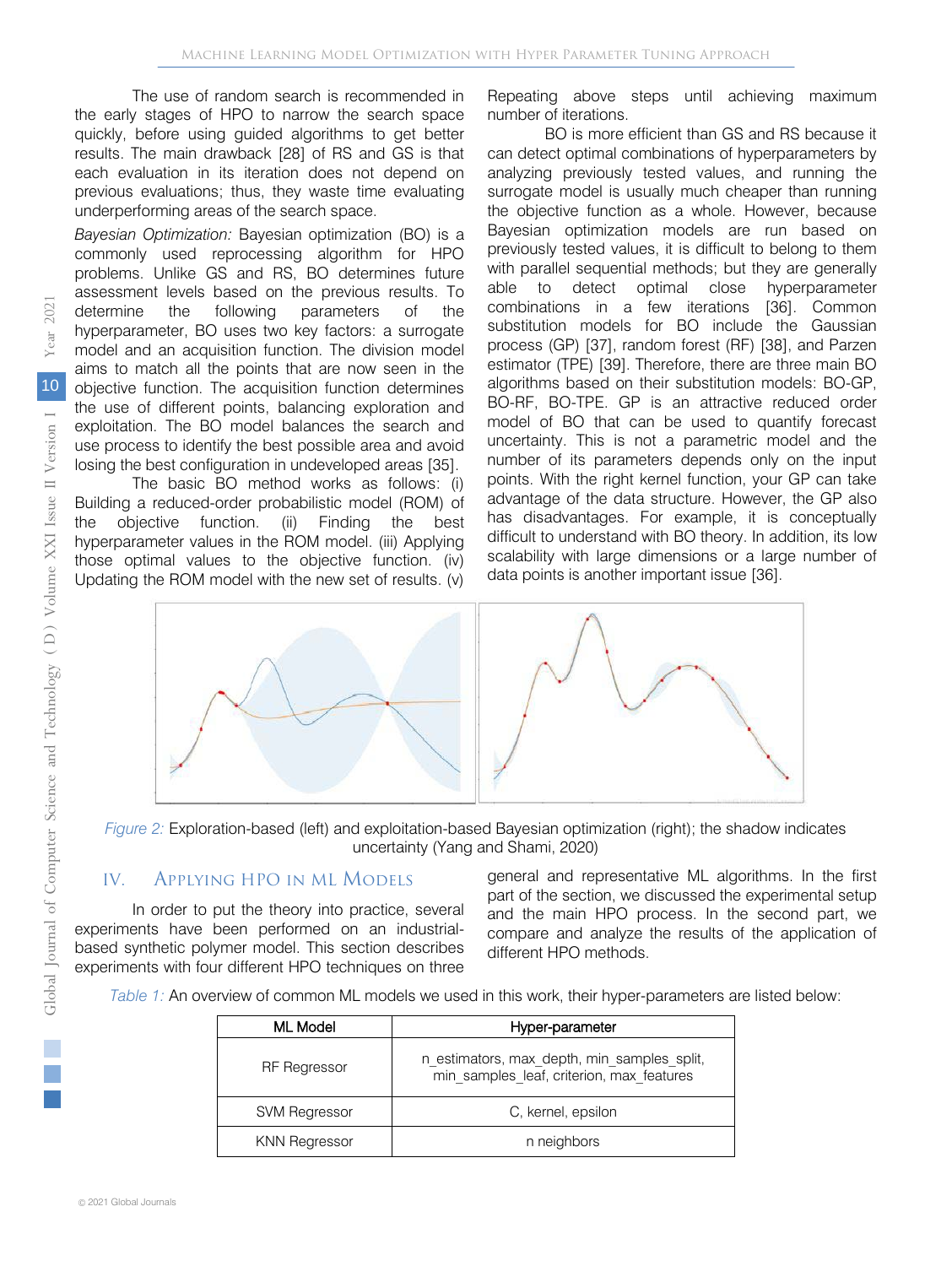*Table 2:* Performance evaluation of applying HPO methods to the regressor on the synthetic polymer dataset

| Model                | <b>Optimization Algorithm</b> | MSE   | Cycle time (s) |
|----------------------|-------------------------------|-------|----------------|
| <b>RF</b> Regressor  | Default HPs                   | 0.42  | 0.07           |
|                      | <b>GS</b>                     | 0.32  | 3.62           |
|                      | RS                            | 0.65  | 2.8            |
|                      | $BO-GP$                       | 0.44  | 20.5           |
| <b>SVM Regressor</b> | Default HPs                   | 36.54 | 0.08           |
|                      | <b>GS</b>                     | 0.93  | 4              |
|                      | RS                            | 8.29  |                |
|                      | $BO-GP$                       | 2.21  | 12             |
| <b>KNN</b>           | Default HPs                   | 31.01 | 0.1            |
|                      | GS                            | 29.45 | 0.3            |
|                      | RS                            | 31.02 | 0.43           |
|                      | $BO-GP$                       | 33.44 | 0.7            |
| <b>ANN</b>           | Default HPs                   | 6.72  | 0.5            |
|                      | <b>GS</b>                     | 0.47  | $\overline{c}$ |
|                      | RS                            | 0.97  | 2.8            |
|                      | BO-GP                         | 3.58  | 30             |



*Figure 3:* Cycle time vs. MSE graph

# V. Discussion & Conclusion

Machine learning has become the primary strategy for dealing with data problems and is widely used in various applications. To apply ML models to practical problems, hyperparameters must be tuned to handle specific datasets. However, as the size of the generated data increases greatly in real life, and manual tuning of hyperparameters is extremely computationally expensive, it has become essential to optimize the hyperparameters by an automatic process. In this work, we used hyperparameter techniques in the ML model to find the best set of hyperparameters. Our data set was small, and in this small datset we can see that the randomly selected subsets are very representative for the given data set, as they can effectively optimize all types of hyperparameters. Our future work would be to test our model on a much larger data set and see the feedback.

*Conflict of Interest:* The authors whose names are listed in this work certify that they have no affiliations with or involvement in any organization or entity with any financial interest, or non-financial interest in the subject matter or materials discussed in this manuscript.

## References Références Referencias

- 1. Cho, H., Kim, Y., Lee, E., Choi, D., Lee, Y., & Rhee, W. (2020). Basic Enhancement Strategies When Using Bayesian Optimization for Hyperparameter Tuning of Deep Neural Networks. *IEEE Access, 8*, 52588-52608. doi:10.1109/access.2020.2981072
- 2. J.S. Bergstra, R. Bardenet, Y. Bengio, B. Kégl, Algorithms for hyperparameter optimization, in: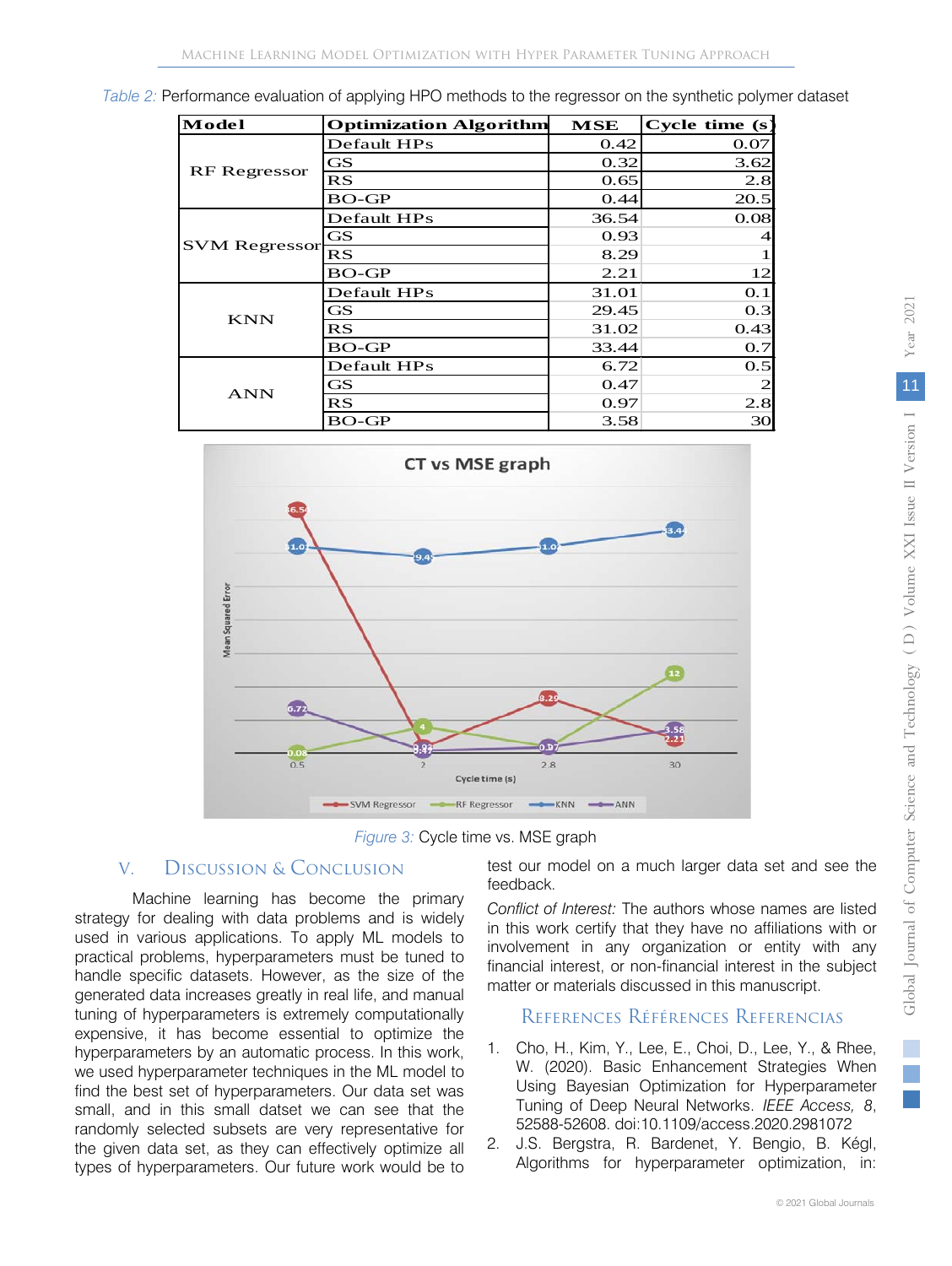Advances in Neural Information Processing Systems, 2011, pp. 2546–2554.

- 3. Amirabadi, M., Kahaei, M., & Nezamalhosseini, S. (2020). Novel suboptimal approaches for hyperparameter tuning of deep neural network [under the shelf of optical communication]. *Physical Communication, 41*, 101057. doi:10.1016/j.phycom. 2020.101057
- 4. F. Hutter, J. Lücke, L. Schmidt-Thieme, Beyond manual tuning of hyperparameters, DISKI 29 (4) (2015) 329–337.
- 5. F. Friedrichs, C. Igel, Evolutionary tuning of multiple SVM parameters, Neurocomputing 64 (2005) 107– 117.
- 6. R.G. Mantovani, A.L. Rossi, J. Vanschoren, B. Bischl, A.C. De Carvalho, Effectiveness of random search in SVM hyper-parameter tuning, in: 2015 International Joint Conference on Neural Networks (IJCNN), 2015, pp. 1–8.
- 7. L. Li, A. Talwalkar, Random search and reproducibility for neural architecture search, 2019, arXiv preprint arXiv: 1902.07638.
- 8. K. Eggensperger, M. Feurer, F. Hutter, J. Bergstra, J. Snoek, H. Hoos, K. Leyton-Brown, Towards an empirical foundation for assessing bayesian optimization of hyperparameters. In NIPS workshop on Bayesian Optimization in Theory and Practice (Vol. 10, 3), 2013.
- 9. H. Larochelle, D. Erhan, A. Courville, J. Bergstra, Y. Bengio, An empirical evaluation of deep architectures on problems with many factors of variation, in: Proceedings of the 24th International Conference on Machine Learning, ACM, 2007, pp. 473–480.
- 10. J. Snoek, O. Rippel, K. Swersky, R. Kiros, N. Satish, N. Sundaram, et al., Scalable bayesian optimization using deep neural networks, in: International conference on machine learning, 2015, pp. 2171- 2180.
- 11. Jones, D.R.; Schonlau, M.; Welch, W.J. Efficient global optimization of expensive black-box functions. J. Glob. Optim. 1998, 13, 455–492.
- 12. Calandra, R.; Peters, J.; Rasmussen, C.E.; Deisenroth, M.P. Manifold Gaussian processes for regression. In Proceedings of the 2016 International Joint Conference on Neural Networks, Vancouver, BC, Canada, 24–29 July 2016; pp. 3338–3345.
- 13. Andrad ottir, S.: A review of random search methods. In: Handbook of Simulation Optimization, pp. 277{292. Springer (2015).
- 14. Li, L.; Jamieson, K.; DeSalvo, G.; Rostamizadeh, A.; Talwalker, A. Hyperband: A Novel Bandit-Based Approach to Hyperparameter Optimization. Journal of Machine Learning Research 18 (2018) 1-52.
- 15. A. Klein, S. Falkner, J. T. Springenberg, and F. Hutter. Learning curve prediction with Bayesian

neural networks. In International Conference On Learning Representation (ICLR), 2017.

- 16. J.S. Bergstra, Y. Bengio. Random Search for Hyper-Parameter Optimization, in: Journal of Machine Learning Research 13 (2012) 281-305
- 17. Zhang, H., Chen, L., Qu, Y., Zhao, G., & Guo, Z. (2014). Support Vector Regression Based on Grid-Search Method for Short-Term Wind Power Forecasting. *Journal of Applied Mathematics, 2014*, 1-11. doi:10.1155/2014/835791
- 18. Ghawi, R., & Pfeffer, J. (2019). *Efficient Hyperparameter Tuning with Grid Search for Text Categorization using kNN Approach with BM25 Similarity. Open Computer Science, 9(1), 160– 180.* doi:10.1515/comp-2019-0011
- 19. Beyramysoltan, S., Rajkó, R., & Abdollahi, H. (2013). *Investigation of the equality constraint effect on the reduction of the rotational ambiguity in threecomponent system using a novel grid search method. Analytica Chimica Acta, 791, 25–35.* Doi: 10.1016/j.aca.2013.06.043
- 20. Zhang, X., Chen, X., Yao, L., Ge, C., & Dong, M. (2019). Deep Neural Network Hyperparameter Optimization with Orthogonal Array Tuning. *Communications in Computer and Information Science Neural Information Processing,* 287-295. doi:10.1007/978-3-030-36808-1\_31
- 21. Zhang, C., Liu, Y., Liu, S. *et al.* Crystalline behaviors and phase transition during the manufacture of fine denier PA6 fibers. *Sci. China Ser. B-Chem.* 52, 1835 (2009). https://doi.org/10. 1007/s11426-009-0242-5
- 22. Joe. (2020, May 5). *What Is Denier Rating? Why Does It Matter To You?* Digi Travelist. https://www. digitravelist.com/what-is-denier-rating/.
- 23. Elmogahzy, Yehia (2018). *Handbook of Properties of Textile and Technical Fibres || Tensile properties of cotton fibers. , (), 223–273.* doi:10.1016/B978-0- 08-101272-7.00007-9
- 24. Tyagi, G.K. (2010). *Advances in Yarn Spinning Technology || Yarn structure and properties from different spinning techniques., (), 119–154.* doi:10. 1533/9780857090218.1.119
- 25. Blair, K. (2007). Materials and design for sports apparel. *Materials in Sports Equipment,* 60-86. doi:10.1533/9781845693664.1.60
- 26. Swift, K., & Booker, J. (2013). Forming Processes. *Manufacturing Process Selection Handbook,* 93-140. doi:10.1016/b978-0-08-099360-7.00004-5.
- 27. Cho, H., Kim, Y., Lee, E., Choi, D., Lee, Y., & Rhee, W. (2020). Basic Enhancement Strategies When Using Bayesian Optimization for Hyperparameter Tuning of Deep Neural Networks. *IEEE Access, 8*, 52588-52608. doi: 10.1109/access. 2020.2981072.
- 28. Yang, L., &Shami, A. (2020). On hyperparameter optimization of machine learning algorithms: Theory